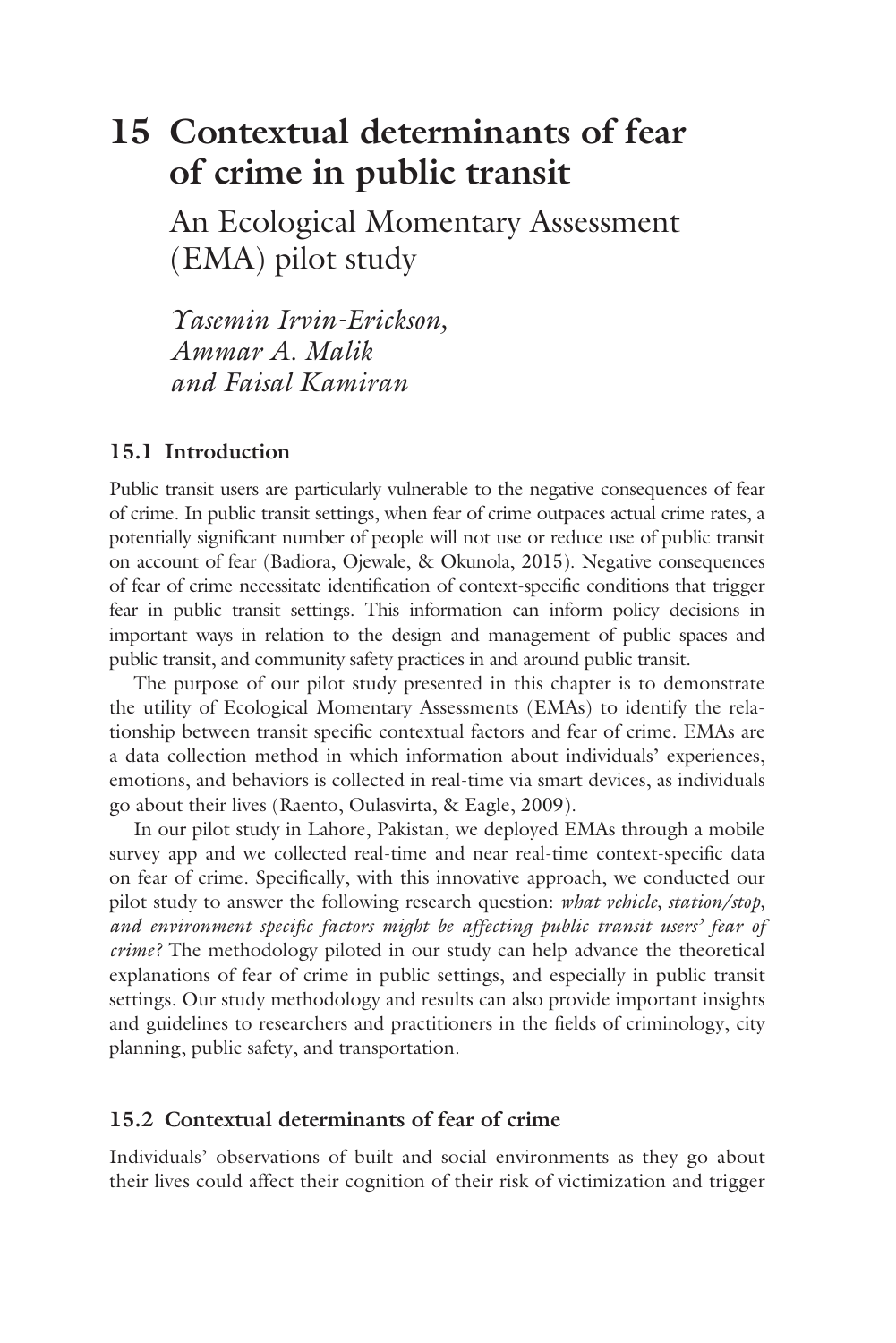feelings of worry, which may be altogether expressed as fear of crime. Elements of physical environment have been the most frequently studied aspect of places in the literature as various researchers have successfully shown the contextual element of people's fear and perceived risk (Lorenc et al., 2012, 2013; Pain, 2000).

Among the many theories that have been used to explain fear of crime, theories of social disorder have been the ones that most directly focus on the role of the built and social environments in shaping people's fear of crime and perceived risk of crime. Social disorder theories posit that disorderly activities and signs of disorder in communities creates fear of crime. Specifically, Broken Windows Theory (Wilson & Kelling, 1982) suggests that perceptions of physical and social deterioration in individuals' environment can increase their sense of vulnerability and then result in a higher fear of crime among residents, reduced social control, and eventually an increase in crime. The propositions of social disorder theories about this relationship between perceived physical and social incivilities and fear and perceived risk of crime have been well supported by existing research (Lorenc et al., 2012).

For instance, physical signs of problems and neglect in the immediate environment such as graffiti, vacant and vandalized buildings, and abandoned cars have been associated with increased levels of fear. Furthermore, problems in the social environment such as the presence of disorderly individuals (i.e., people under the influence, people begging, homeless individuals) or signs of disorderly behavior such as the presence of litter and drug paraphernalia have also been closely linked with people's increased fear of crime (Cozens, Neale, Whitaker, & Hiller, 2003; Farrall, Jackson, & Gray, 2009; Hale, 1996; Innes & Jones, 2006; Liska, Lawrence, & Sanchirico, 1982; LaGrange, Ferraro, & Supancic, 1992; Skogan & Maxfield, 1981; Vrij & Winkel, 1991; Warr, 1990; Waters, Neale, & Mears, 2007).

Lighting has also been frequently cited as a correlate of people's worry of victimization (Lindgren & Nilsen, 2012; Nasar & Jones, 1997; Pain, 1997; Painter 1989; Herbert & Davidson, 1994). Finally, yet importantly, places with few people around (Burgess, 2002; Koskela & Pain, 2000; Pain & Townshend, 2002) and crowdedness at places (Patterson, 1985) can also induce increased levels of fear.

The different research studies we reviewed on the relationship between perceived physical incivilities and signs of disorder posit that there is a relationship between fear of crime, perceived risk of crime, and contextual factors. However, with the exception of two recent studies by Chataway, Hart, Coomber, and Bond (2017) and Chataway, Hart, and Bond (2019), no other studies to the best of our knowledge attempted to collect information about these contextual correlates of fear of crime in the immediate environment of individuals.

In 2017, Chataway et al. (2017) used a mobile phone survey application to send EMAs to a convenience sample of 20 students at an Australian university as the participants travelled close to 10 georeferenced areas in their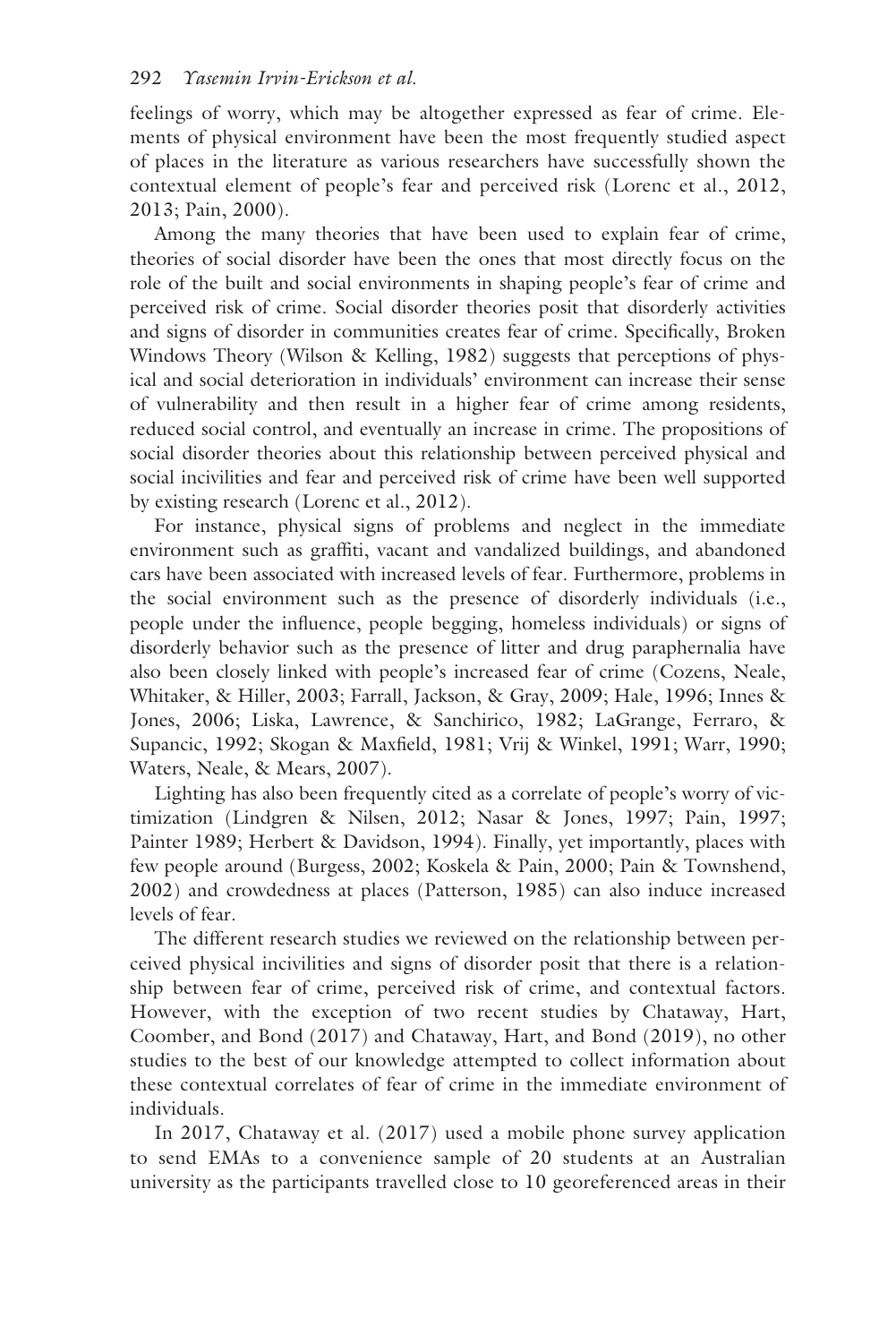study area over a three-month data collection period. The authors collected data on the following indicators: (1) the demographic information about the participants (which was collected only once when the participants first launched the app); and participants' perceptions of (2) worry, (3) likelihood of victimization, (4) consequences of victimization, (5) control over crime, (5) beliefs about the incidence of crime; and (6) social and physical environment. Although the authors of this study collected context-specific data on correlates of fear of crime, the worry measure utilized in this study was retrospective. The authors captured study participants' fear of victimization in the past month by asking them about their worry with a four-item response; "1" indicating that the respondent experienced worry "not once in the past month" and "4" indicating that the respondent experienced worry "everyday" in the past month. In the same study, to measure participants' perceptions about their immediate environments, the authors asked seven questions to capture respondents' perceptions of physical and social incivility. The respondents were asked how much of a problem they felt the following conditions were in their immediate environments: (1) vandalism/graffiti; (2) garbage in the streets; (3) dogs out of control; (4) drug use in the open; (5) drinking in the street; (6) teenagers hanging around, and (7) not enough things for young people to do.

The authors asked seven more questions to capture participants' perception of social cohesion in their immediate environment. Specifically, the participants were asked to what degree they agree with the following statements: (1) the people who live here can be relied upon to call the police if someone is acting suspiciously; (2) if any of the children or young people around here are causing trouble, local people will tell them; (3) if I sensed trouble whilst in this area, I could raise attention from people who live here for help; (4) this area has a close, tight-knit community; (5) this area is a friendly place to live; (6) this area is a place where local people look after each other; and (7) most people who live in this area trust one another. The results from this study showed that perceived social cohesion was a statistically significant correlate of fear of crime while perceived incivility was not. Looking at the direction of the relationship between these variables, although an increase in perceived social cohesion was observed to be associated with a decrease in the odds of worry about personal crime, an increase in perceived incivilities was associated with a decrease in the odds of worry about personal crime. Despite the statistical insignificance of the relationship between perceived incivilities and odds of worry, the direction of the relationship between the two is surprising. However, this study is limited in its exploration of the relationship between fear of crime and perception of social cohesion and incivilities since the authors collected immediate environment specific data only on participants' perception of incivilities and social cohesion, and not on their worry of victimization. In other words, the perception of incivilities and social cohesion represented the immediate environment while worry of crime did not.

A more recent study by Chataway et al. (2019) advanced upon the methodology of Chataway et al. (2017) by introducing real-time measures of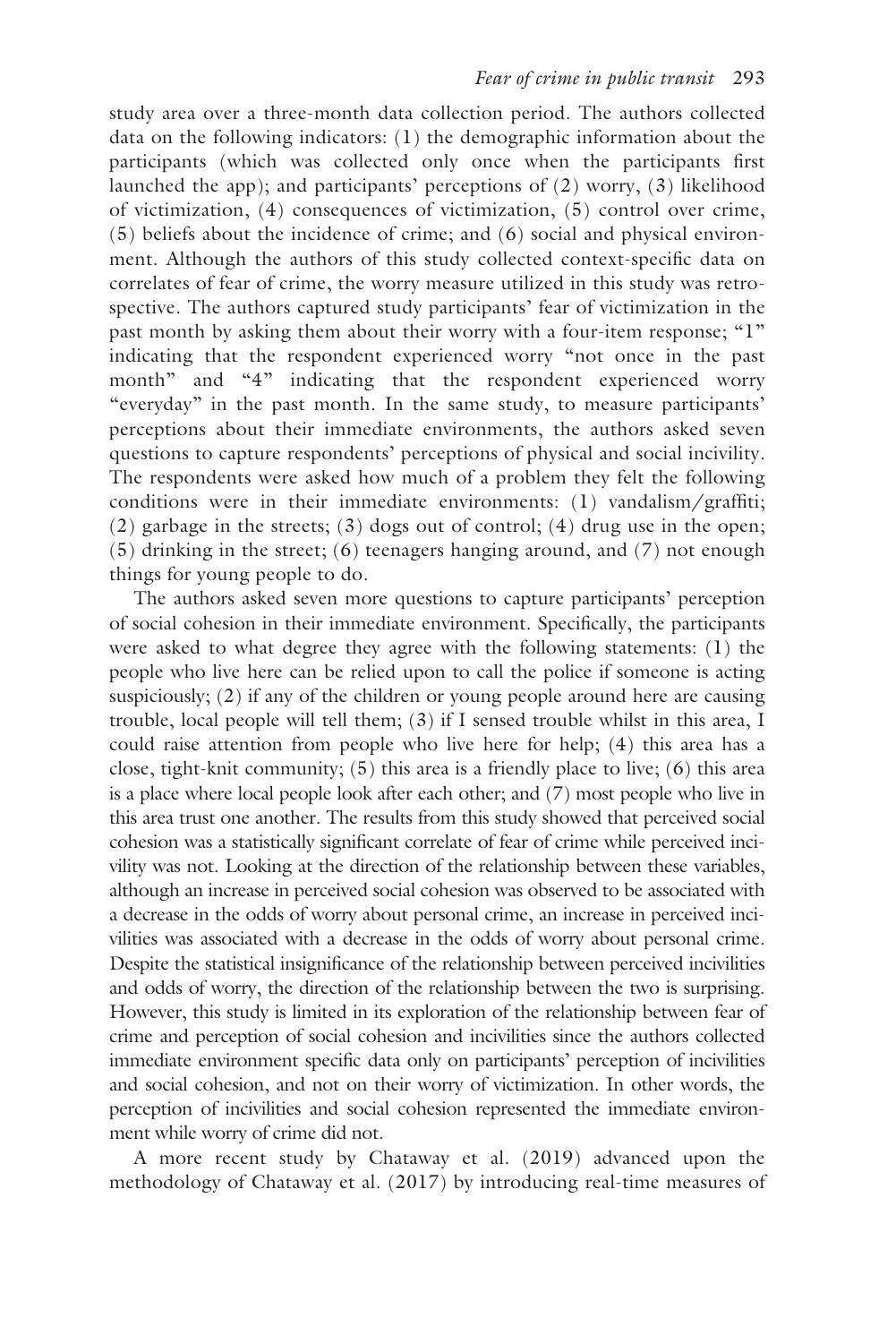fear of crime in their mobile data collection efforts. In this new study, the authors sent EMAs to 72 study participants in Queensland, Australia via a mobile survey application in a three-month data collection period. Similar to the Chataway and colleagues' 2017 study, the authors collected data on demographics of the study participants; participants' perceptions of worry, belief, consequences, control and likelihood of victimization; and participants' perceptions of incivilities and social cohesion in their immediate environment. The results from this new study showcased that, unlike the results from the Chataway and colleagues' 2017 study, an increased perception of lack of social cohesion and increased levels of physical incivility in a person's environment were both statistically significantly related with higher levels of perceived risk of victimization and worry about crime. While discussing these results, Chataway and colleagues (2019) emphasize the importance of distinguishing between retrospective (reflective on past) and transitionary (context-dependent/ real-time) assessments of fear and risk of victimization. This recent study further demonstrates the need for incorporation of EMA methods to capture context-specific and real-time information on fear of crime and perceived risk of victimization.

# **15.3 Current study**

In this study, we piloted an EMA methodology to collect real-time information about contextual correlates of individuals' fear of victimization. Our methodology, including our mobile survey application app and pilot sample and study extent, is explained in detail in our forthcoming article (Irvin-Erickson et al., 2020). Our pilot study aims to add to the existing literature on fear of crime, by collecting context-specific data on individuals' public transit experiences and their fear of crime and perceived victimization risk at different stages of their journey, namely waiting at a public transit stop, walking to and from a public transit stop, and traveling in a vehicle.

# *Methodology*

# *Data*

The data for our pilot study was collected from a convenience sample of six adult students (three male, three female) enrolled at a university in Lahore, Pakistan over a four-day data collection period. Each of the pilot participants was assigned a travel route in Lahore and completed several EMAs in the data collection period (eight to nine surveys per participant a day over the course of four days). The pilot participants were prompted to complete their surveys via our custom-built mobile survey application as they came within 50 meters of one of the 26 georeferenced Bus Rapid Transit (BRT) stations in Lahore. Study participants were also encouraged to fill out surveys at any other times and places of their preference. Study participants were required to complete a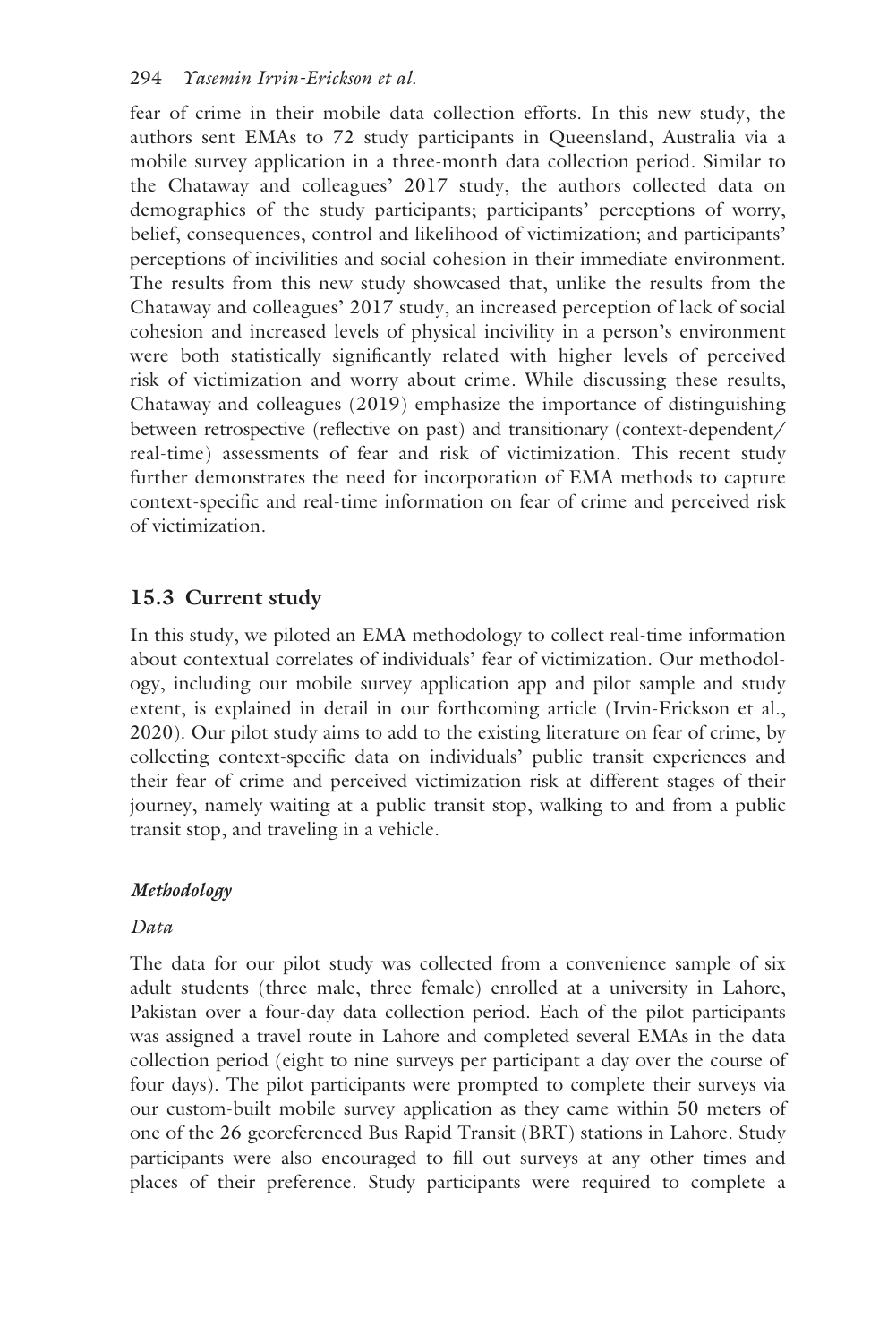training at the beginning of the pilot and were administered an informed consent protocol (for details of this training please see Irvin-Erickson et al., 2020). Participants were provided with a smart phone, a wireless data plan, and a modest daily allowance for food and drinks. Pilot participants completed a total of 220 EMA reports in the data collection period.

#### *The mobile survey application*

Our team developed a custom-built application to deploy our EMAs in Android smartphones. We were able to capture the time and location of EMAs submitted via the GPS capability of the smartphones. We were further able to push EMAs to our respondents as they came in close proximity of the BRT stations in the study extent using the same GPS capability. Although the main aim of the study was to capture real-time information about respondents' travel experiences and fear of crime, we also provided retrospective reporting options to our respondents to ensure respondents' safety in high-risk or uncomfortable situations.

If the respondent was prompted to complete an EMA (if they were pinged), they had two options: (a) they either completed their EMA in real time or (b) they clicked a "respond later" button in the app and completed the EMA later. In case "b", the app recorded both the time and location of the original EMA prompt, and the time and location of the later EMA submission.

If the respondent wanted to report an "ongoing" fear event: (a) they either clicked "Start Survey" button in the app and completed the EMA in real time or (b) they clicked a "respond later" button in the app and completed the EMA later. After conferral with our project's Institutional Review Board, pilot respondents were instructed not to complete surveys in real time while traveling in a public transit vehicle, and to only use "Report Later" and "Report Past Incident" options due to the increased victimization risk such observations in a vehicle in transit can pose to pilot participants.

Lastly, if the respondent wanted to report a "past" fear event, the respondent clicked "Start Survey" and "Report Past Incident" buttons in the app, indicated the time and location of fear incident; and completed the survey later. In this case, the app recorded both the time and location of fear event as indicated by the respondent, and the time and location of the later EMA submission. Out of the 220 EMAs submitted by the respondents, 47 EMAs (21 percent) were submitted with the "report later" option; three EMAs (1 percent) were submitted with the "report a past experience" option, 103 EMAs (47 percent) were reported in real-time in response to the pings from the app as respondents came in close proximity to one of the 26 georeferenced BRT stations, and 67 EMAs (31 percent) were reported un-prompted in real-time by the respondents. In instances where the respondents used the app's "report past incident" option, the time difference between the actual fear event and EMA submission time ranged between 12 and 32 minutes.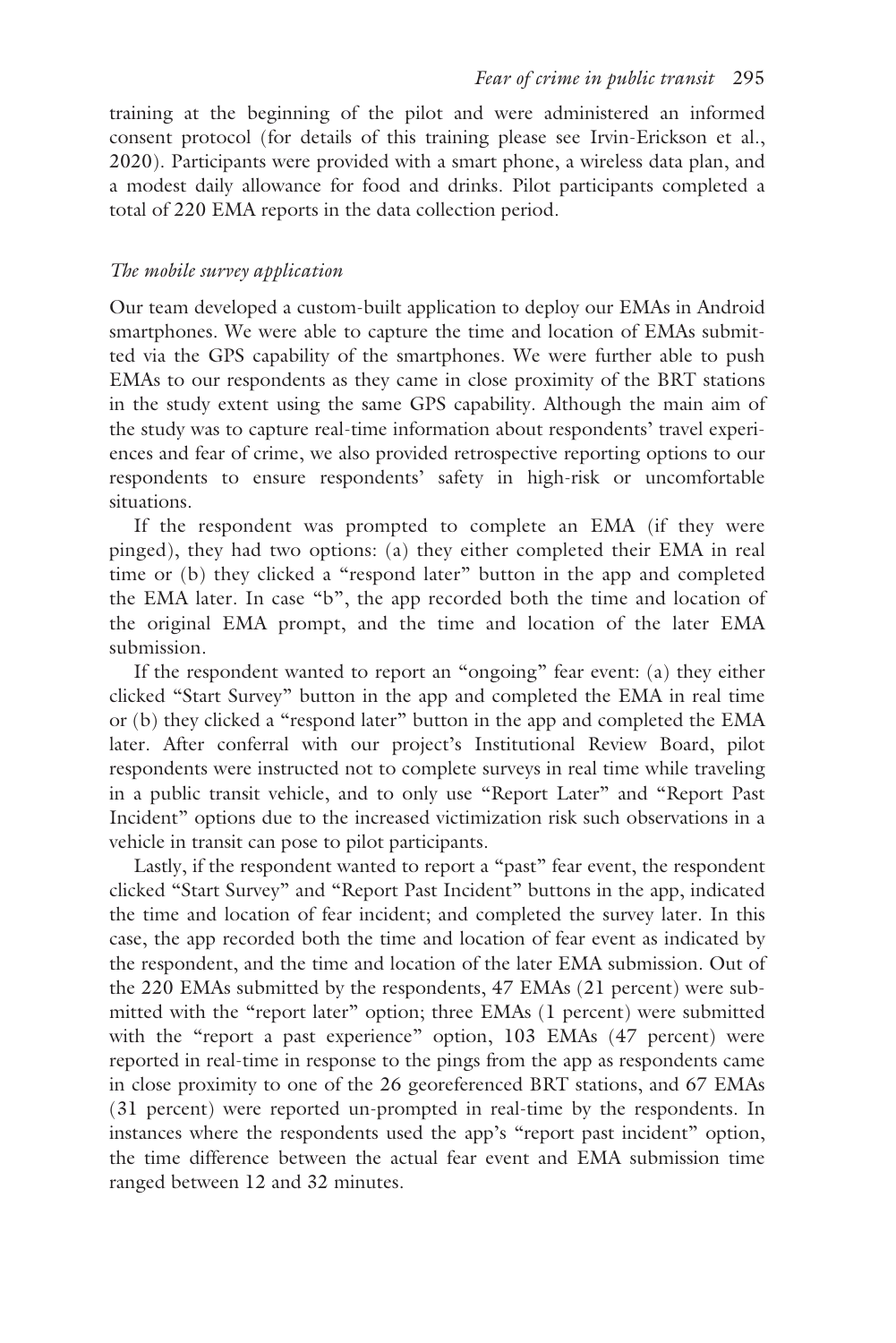#### 296 *Yasemin Irvin-Erickson et al.*

#### *Fear of crime survey instrument*

We collected data on the following indicators using our survey instrument: (1) respondent's fear of crime; (2) respondent's perceived risk of victimization; (3) respondent's stage of journey; (4) respondent's observations about the immediate environment (i.e., indicators of physical incivility and crowdedness); (5) time and location of EMA submissions; and (6) time and location of fear experiences (if different from the time and location of EMA submissions).

#### *Dependent variables*

There is an ongoing debate in criminology about conceptualization and operationalization of fear of crime and perceived risk of victimization. These discussions include a critique of very broad measurements of fear of crime as both a feeling and cognition, and researchers' inability to discern between the two concepts. With the exception of the study by Chataway et al. (2019), there is no other study, to the best of our knowledge, that measured both fear of victimization and perceived risk of victimization in real-time.

In our study, we measured fear of crime by asking respondents at the moment (or at the time of the experience) how fearful they are (or they were) of becoming a victim of one of the four crimes: physical assault, mugging, pickpocketing or sexual harassment. The respondents rated their fear on a scale of 1 to 5, 1 being "not at all fearful" and 5 being "extremely fearful." Similarly, we measured respondents' perceived risk of victimization by asking them at the moment (or at the time of the experience) how likely they perceive they are (or they were) to experience one of the four crimes. The respondent rated their likelihood on a scale of 1 to 5, 1 being "not at all likely" and 5 being "extremely likely."

A series of correlation analyses we ran between fear and perceived risk measures at the beginning of our analysis revealed very strong and positive relationships between fear of crime and perceived risk of crime for each of the four crime categories included in our analysis. The crime categories included in our analysis were mugging, sexual harassment, pickpocketing, and physical assault, and Spearman's rho statistic between fear and perceived risk ranged between 0.8 and 0.9 for each of these four crime categories. Accordingly, we treated both fear of crime and perceived risk of victimization variables as dependent variables in our regression models and explored if similar context and situation specific factors account for respondents' ratings of fear of crime and perceived risk of victimization.

We created a composite index of fear by summing up the ratings for fear for each crime category. We calculated a reliability coefficient (Cronbach's alpha) to test the internal consistency of this composite fear scale (Cronbach's alpha=0.86). Additional confirmatory factor analysis of fear ratings for four different crime categories further produced one component with eigenvalues of 0.82 and above.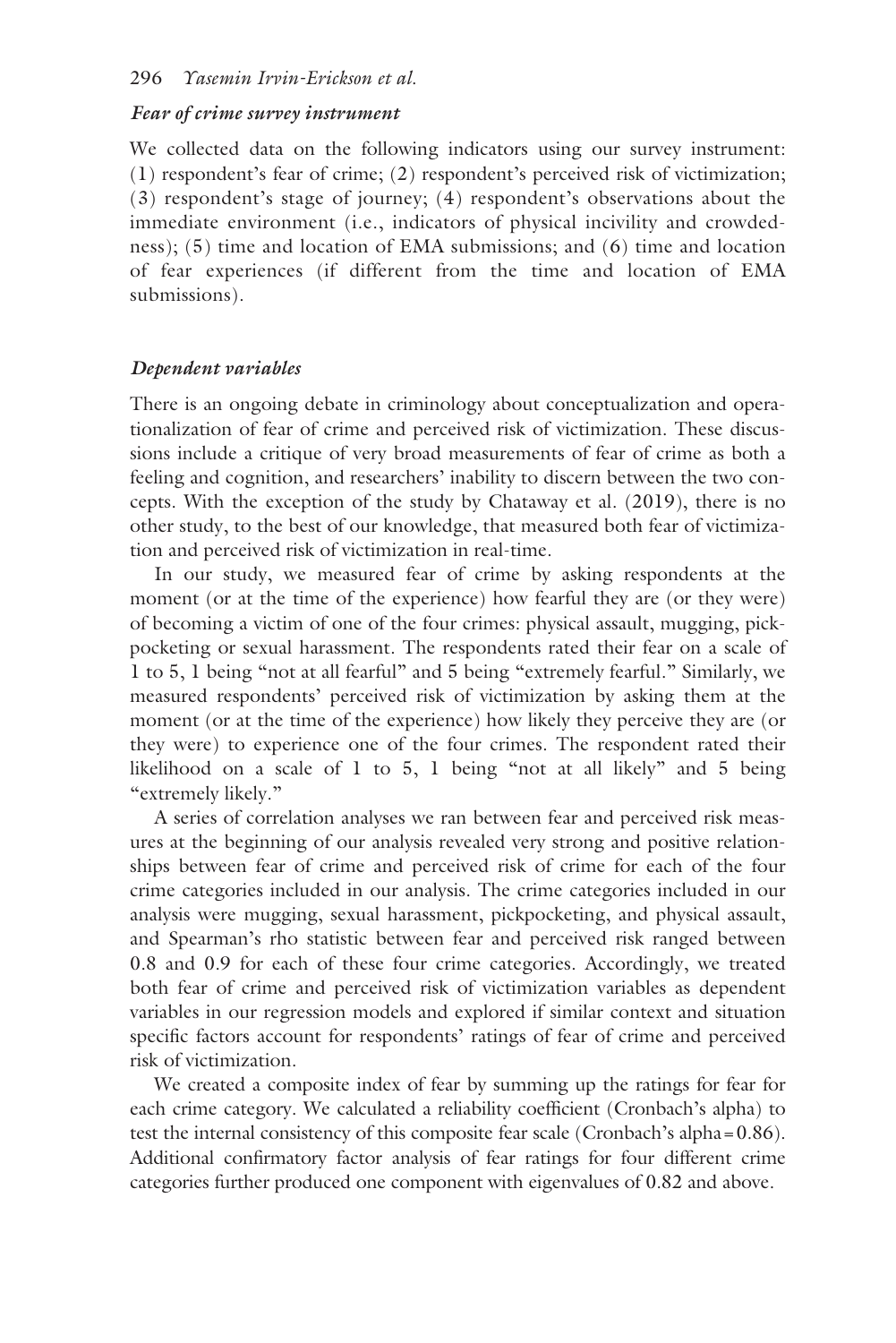#### *Independent variables*

#### *Crowdedness*

Crowdedness was a binary variable. If the respondent was traveling in a public transit vehicle and reported that the vehicle was crowded or there were not enough seats in the vehicle, this variable was coded as "1", and otherwise coded as "0". If the respondent was walking or waiting at a public transit stop and reported any one of the following conditions at the time of an observation, crowdedness was coded as "1" and if else, coded as "0": there are many pedestrians; there are vendors around; the respondent is close to a street market, an entertainment theatre; or a taxi stand.

# *Journey stage*

Journey stage was a nominal variable comprised of three categories: walking, waiting at a public transit stop, and traveling in a public transit vehicle.

# *Perceived incivility*

Perceived incivility was a scale variable. This measure took a value between 0 and 5 based on how many of the following conditions the respondent reported if traveling on a vehicle: there are drunk people around; there is loud music playing in the vehicle; there are beggars in the vehicle; there are verbal altercations between people; vehicle is in poor condition, or based on how many of the following conditions the respondent reported if walking/waiting at a stop: I can see trash lying around; I hear loud music around, there are beggars around; there are drunk people around.

# *Time of the day*

Time of the day was a nominal variable with two categories: rush hour and nonrush hour. Rush hour reports (reports between 7a.m. and 11a.m. and reports between 4p.m. and 8p.m.) were coded as "1" and the reports during non-rush hours (any time other than rush hours) were coded as "0". Almost 90 percent of the responses  $(n=190)$  in our pilot study were received between  $7a.m.$ and 5a.m.

# **15.4 Analysis and results**

We estimated an ordinal logistic regression to assess the relationship between crowdedness, journey stage, perceived incivility, time of the day, and fear of crime and perceived risk of victimization. We chose ordinal logistic regression because: (1) our dependent variables (i.e., fear of crime and perceived risk of crime) were ordinal variables; (2) our independent variables were categorical or continuous; (3) there was no multicollinearity between our independent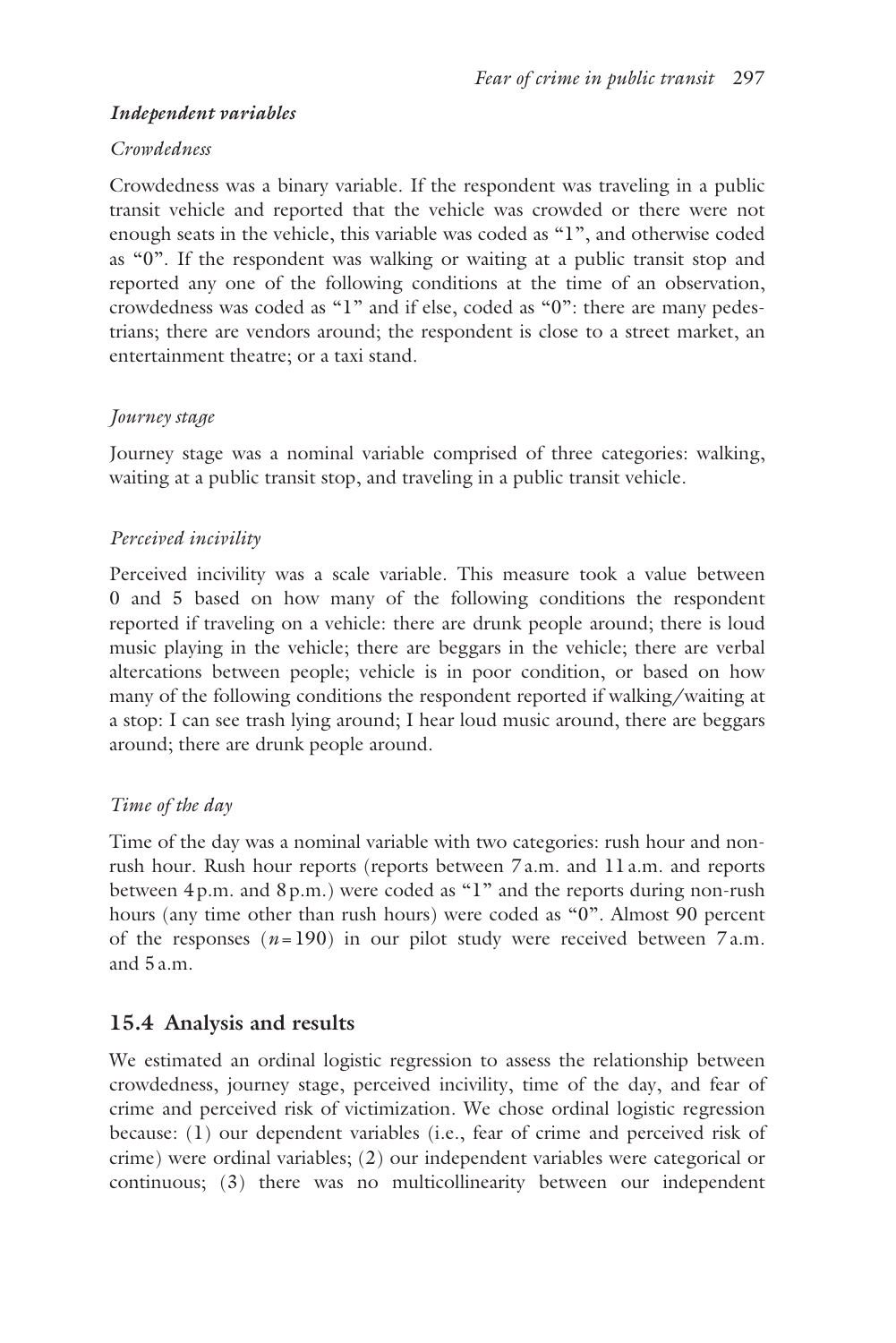variables (tolerance values were more than 0.1 and VIF values were less than 10). The unit of analysis in our study were the EMA reports from the respondents  $(N=220)$ .

[Table 15.1](#page--1-0) presents the descriptive statistics for the variables included in our ordinal regression models. For both fear of crime and perceived risk of victimization variables, the average rating across all EMA reports was close to 10 out of the max 20 points possible (Min: 4, Max: 18, *n*=216). In 87 percent of all EMA reports (*n*=191), respondents indicated that they experienced a crowded environment. The average incivility rating across all EMAs was 1.8 (min: 0, max:  $5, n=220$ ). The majority of the EMAs were submitted in relation to travel experiences while waiting at a stop (42 percent) or walking to or from a transit stop (38 percent).

Looking at the goodness of the fit of our fear of crime regression model, the statistically significant chi-square statistic along with the high pseudo R-square (chi-square=105.612,  $p < 0.001$ ; Negalgarke *R*-square=0.38) indicated that, the full model was an improvement over the intercept only model. As illustrated in [Table 15.2,](#page--1-0) the results from the ordinal logistic regression showed that incivility had a positive relationship with fear of crime. Specifically, for every unit of increase in perceived incivility in the EMAs, the odds of fear of crime was 2.2 times higher (Exp( $B$ ): 2.2; 95 percent CI, 1.83 to 2.63), a statistically significant effect (Wald statistic=73.15,  $p < 0.001$ ). In the same regression model, in comparison to EMAs in which respondents observed crowded situations, EMAs in which there was not a perception of crowdedness, the odds of fear of crime was 72 percent less (Exp(*B*): 0.28, 95 percent CI, 0.12 to 0.66), a statistically significant effect (Wald statistic=8.52,  $p < 0.01$ ). Looking at the relationship between journey stage and fear of crime, in comparison to traveling in a transit vehicle, walking  $(Exp(B): 0.40, Wald: 5.19, p<0.05)$  was a statistically significantly less fearful journey stage. Time of the day was not a statistically significant correlate of fear of crime.

| Report characteristics         | Average | Frequency | Minimum        | Maximum |
|--------------------------------|---------|-----------|----------------|---------|
| Fear rating $(0-20)$           | 9.65    | 216       | $\overline{4}$ | 18      |
| Perceived risk rating $(0-20)$ | 9.56    | 216       | $\overline{4}$ | 18      |
| Crowdedness                    |         |           |                |         |
| Crowded                        | 87%     | 191       |                |         |
| Not crowded                    | 13%     | 29        |                |         |
| Incivilities $(0-5)$           | 1.8     | 220       | $\Omega$       | 5       |
| Journey stage                  |         |           |                |         |
| Traveling on a vehicle         | 20%     | 44        |                |         |
| Waiting at a stop              | 42%     | 93        |                |         |
| Walking                        | 38%     | 83        |                |         |
| Time of the day Rush hour      | 29%     | 63        |                |         |
| Non-rush hour                  | 71%     | 157       |                |         |

*[Table 15.1](#page--1-0)* Descriptive statistics for the observations included in the OLS model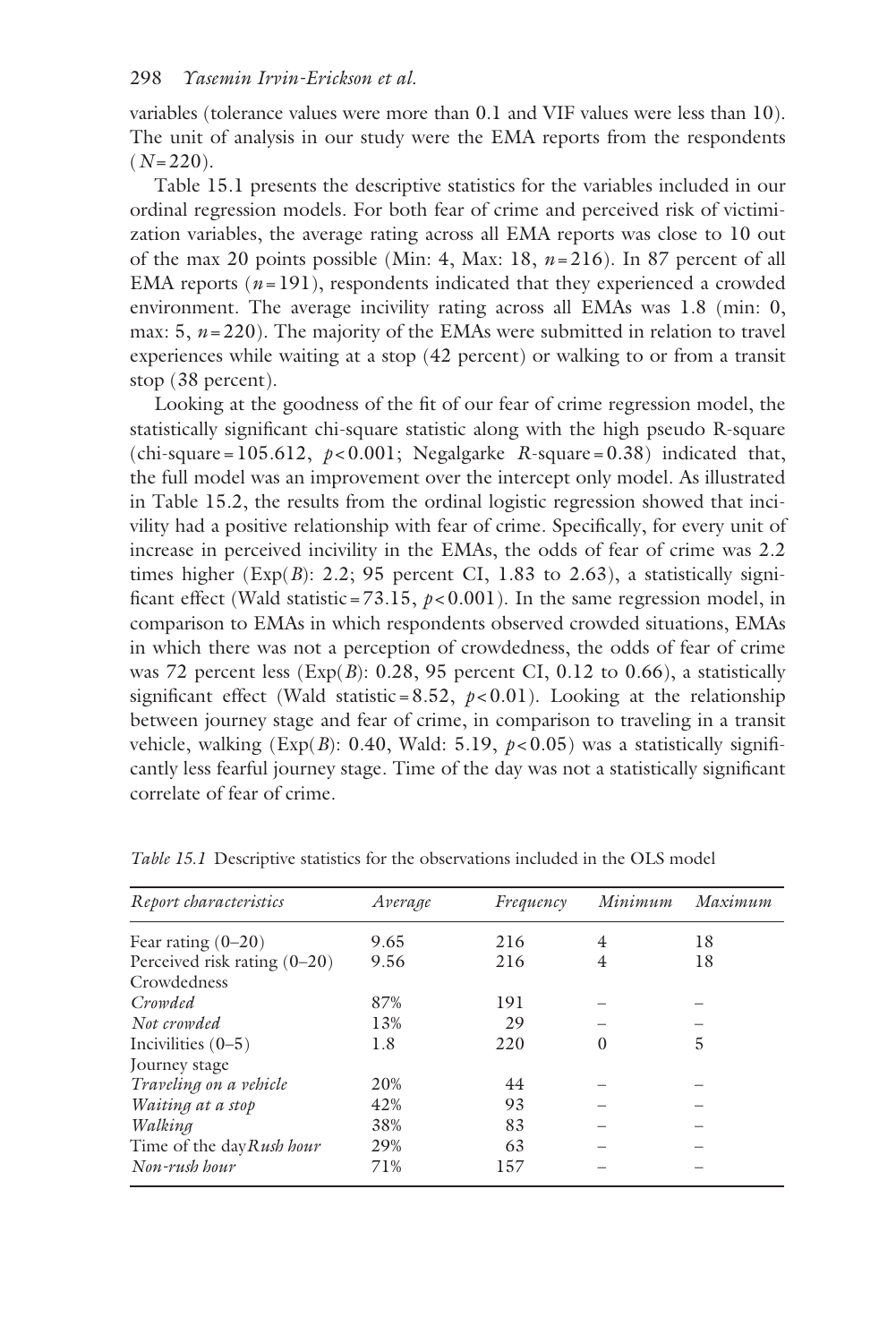|                                                   | Fear of crime |      |       |         |        |                |                |
|---------------------------------------------------|---------------|------|-------|---------|--------|----------------|----------------|
|                                                   | Estimate      | SЕ   | Wald  | p-value | Exp(B) | Lower<br>hound | Upper<br>hound |
| Incivility                                        | 0.79          | 0.09 | 73.15 | 0.000   | 2.20   | 1.83           | 2.63           |
| Not Crowded<br>(reference:<br>crowded)            | $-1.25$       | 0.43 | 8.52  | 0.004   | 0.28   | 0.12           | 0.66           |
| Non-rush hour<br>(reference: rush<br>hour)        | $-0.48$       | 0.27 | 3.11  | 0.078   | 0.61   | 0.36           | 1.05           |
| Walking (reference:<br>traveling in a<br>vehicle) | $-0.89$       | 0.39 | 5.19  | 0.023   | 0.40   | 0.18           | 0.88           |
| Waiting at a Stop<br>(traveling in a<br>vehicle)  | $-0.65$       | 0.36 | 3.25  | 0.071   | 0.51   | 0.25           | 1.05           |

*[Table 15.2](#page--1-0)* Ordinal logistic regression results of fear of crime (*n*=216)

The results of the ordinal logistic regression analysis of perceived risk of victimization were very similar to the fear of crime model. First, the goodness of the fit tests of our perceived risk of victimization model showed that our full model was an improvement over the intercept only model (chi-square=105.612,  $p$ <0.001; Negalgarke *R*-square=0.39). As illustrated in [Table 15.3,](#page--1-0) the results from the ordinal logistic regression showed that incivility had a positive relationship with perceived risk of victimization. Specifically, for every unit of increase

|                                                   | Perceived risk of victimization |      |       |         |        |                       |                       |  |
|---------------------------------------------------|---------------------------------|------|-------|---------|--------|-----------------------|-----------------------|--|
|                                                   | Estimate                        | - SE | Wald  | p-value | Exp(B) | Lower<br><b>Bound</b> | Upper<br><b>Bound</b> |  |
| Incivility                                        | 0.78                            | 0.09 | 72.18 | 0.000   | 2.18   | 1.82                  | 2.61                  |  |
| Not crowded<br>(reference:<br>crowded)            | $-1.06$                         | 0.42 | 6.13  | 0.013   | 0.34   | 0.14                  | 0.80                  |  |
| Non-rush hour<br>(reference:<br>rush hour)        | $-0.53$                         | 0.27 | 3.82  | 0.051   | 0.58   | 0.34                  | 1.00                  |  |
| Walking (reference:<br>traveling<br>in a vehicle) | $-1.01$                         | 0.39 | 6.66  | 0.010   | 0.36   | 0.16                  | 0.78                  |  |
| Waiting at a stop<br>(traveling)<br>in a vehicle) | $-0.62$                         | 0.36 | 2.91  | 0.088   | 0.53   | 0.26                  | 1.09                  |  |

*[Table 15.3](#page--1-0)* Ordinal logistic regression results of perceived risk of victimization (*n*=216)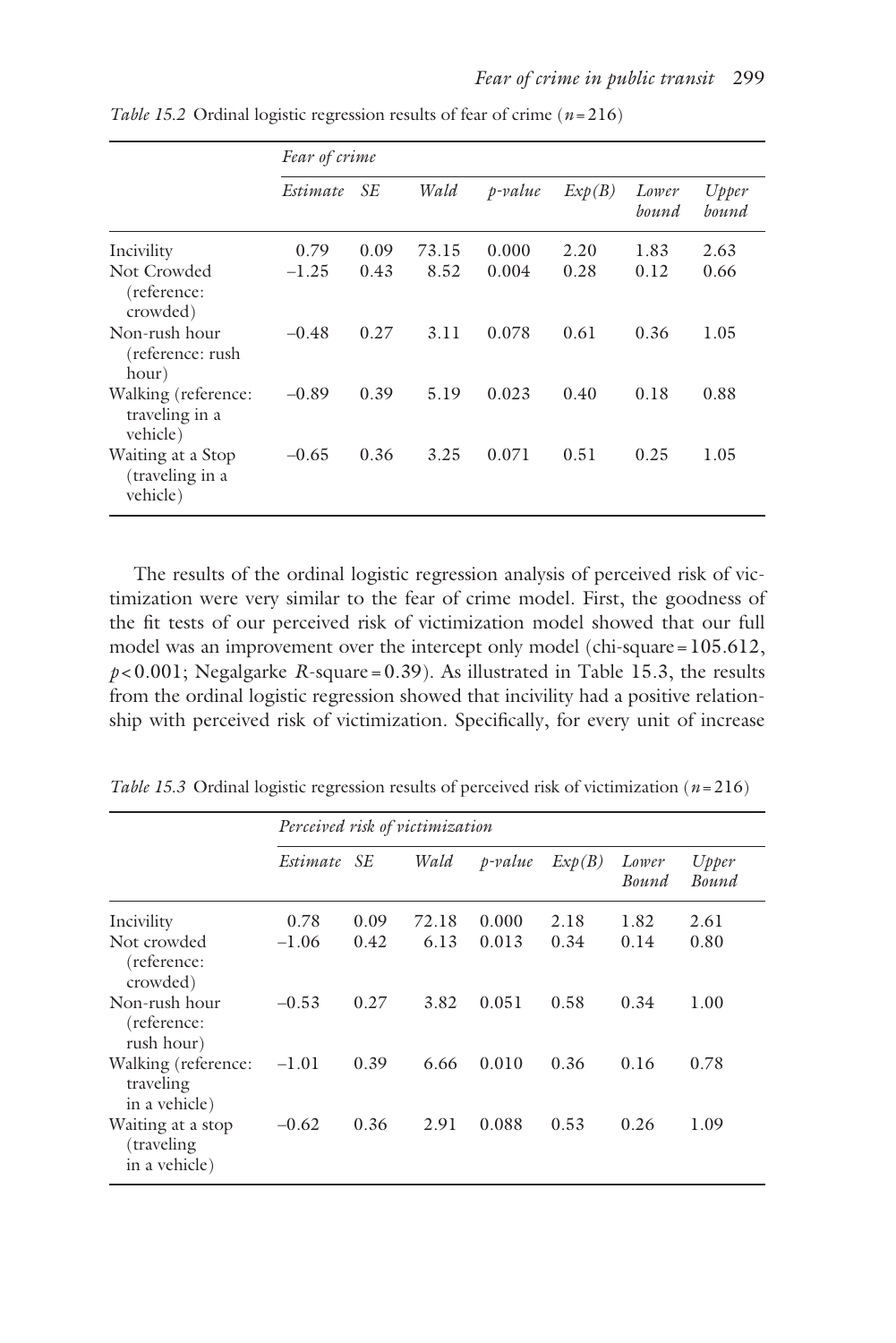in perceived incivility in the EMAs, the odds of perceived risk of victimization was approximately 2.2 times higher (Exp(B): 2.18; 95 percent CI, 1.82 to 2.61), a statistically significant effect (Wald statistic=72.18, *p*<0.001). In the same regression model, in comparison to EMAs in which respondents observed crowded situations, EMAs in which there was not a perception of crowdedness, the odds of perceived risk of victimization was 66 percent less (Exp(*B*): 0.34, 95 percent CI, 0.14 to 0.80), a statistically significant effect (Wald statistic=6.13,  $p=0.01$ ). Looking at the relationship between journey stage and perceived risk of victimization, in comparison to traveling in a transit vehicle, walking (Exp(*B*): 0.36, Wald: 6.66,  $p=0.01$ ) was a statistically significantly less risky journey stage. In the perceived risk of victimization model, in comparison to EMAs during rush hours, for EMAs during non-rush hours, the odds of perceived risk of victimization was 42 percent less (Exp(*B*): 0.58, 95 percent CI, 0.34 to 1), a statistically significant effect (Wald statistic =  $3.82$ ,  $p=0.05$ ).

# **15.5 Discussion**

Our study aimed to demonstrate the utility of EMAs deployed through smartphone technology to capture fear of crime and perceived risk of victimization in an individual's natural environment and different stages of their public transit journey. The results from our pilot study show that EMAs via smartphones can close the gap in the fear of crime literature by providing much necessary insight into spatio-temporal triggers of fear of crime at different stages of journey in public transit settings and other public settings. The findings from our study exemplifies how EMAs can (1) advance the measurement of fear of crime, perceived risk of crime, and other potential outcomes; (2) collect real-time information on individuals' experiences in real-life; and (3) inform policy decisions in important ways in relation to the design and management of public spaces and public transportation, and community safety practices.

# *Utility of EMAs for collecting context-specific information about fear of crime and perceived risk of crime*

The results from our pilot study show that fear of crime and perceived risk levels are affected by many context-specific factors. Fear of crime and perceived risk levels can be different at different times, different modes of transit, and different stages of travel and both can be strongly influenced by perceived level of incivilities and experiences of crowdedness in and around public transit. With the exception of recent studies by Chataway et al. (2017) and Chataway et al. (2019), no other studies have systematically collected real-time context specific data on correlates of fear of crime and perceived risk of crime. The results from these studies and our study suggest that EMAs can be used successfully in the study of fear of crime to identify the dynamic nature of fear of crime and perceived risk of victimization in individuals' natural environments.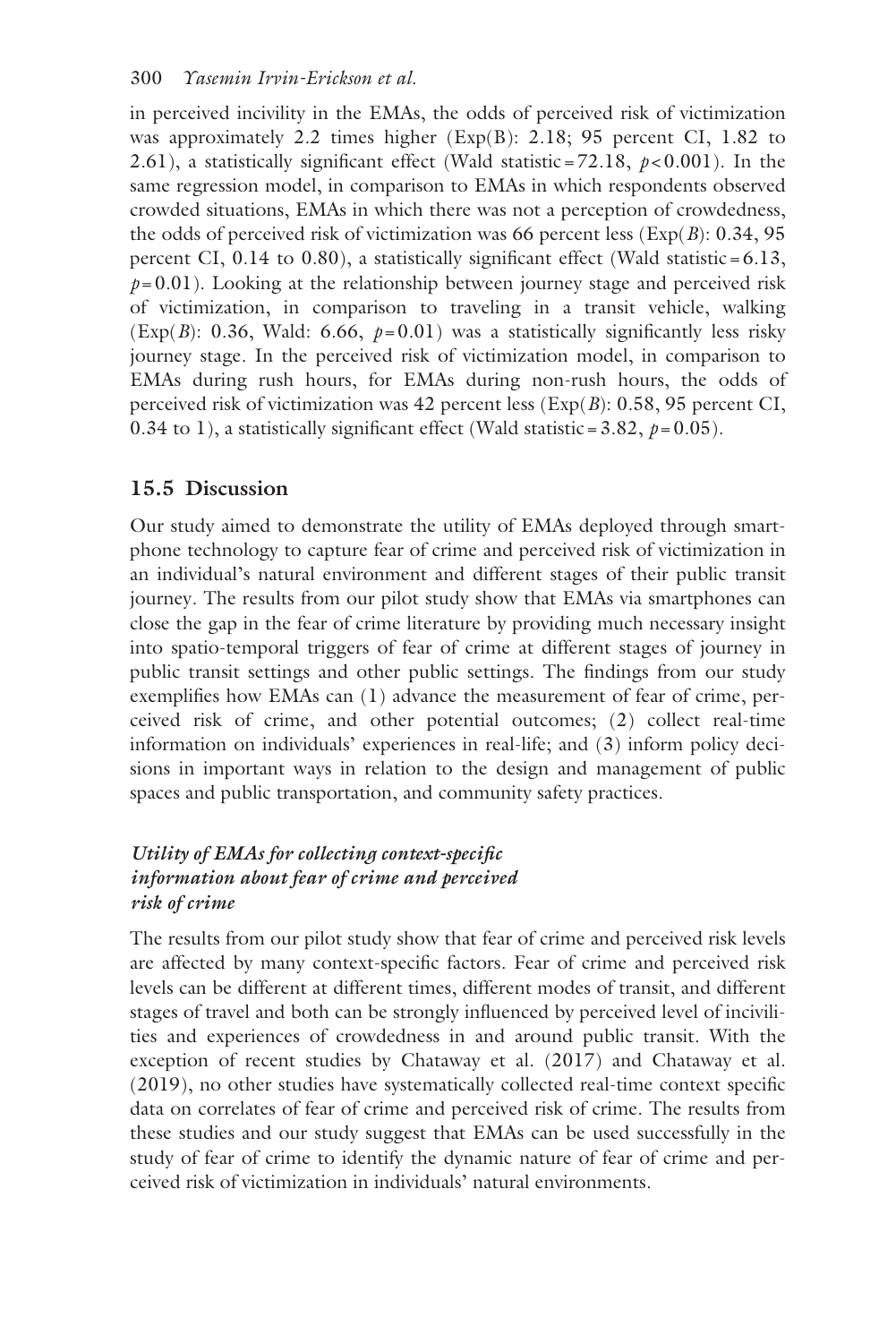#### *Measurement of fear of crime and perceived risk of crime, and other outcomes*

The results from our pilot study show that, as also supported by recent work by Chataway et al., (2017) and Chataway et al. (2019), EMAs coupled with smartphone technology can advance not only fear of crime research but also any study of human behaviors, experiences, and emotions in individuals' natural environments.

#### *Implications and recommendations for future research and practice*

The methodology of our study can be relevant for researchers and practitioners in many fields including but not limited to Criminology, Transportation, Urban Planning, Architecture, Sociology, Public Health, and Peace Engineering. As discussed in the limitations section, owing to the small number of participants in our study, we were not able to use our respondents as our unit of analysis. Future research with larger samples using the EMA methodology can consider how individual effects play into context-specific correlates of perceptions, emotions, and behaviors of individuals in real-time settings. Furthermore, future studies on the construct validity of measurements from EMAs can drastically extend the existing literature on the measurement of fear of crime and perceived risk of crime.

Our pilot study showed that EMAs can provide critical information on spatiotemporal triggers of fear of crime in public transit settings and other public settings. This insight can inform policy decisions in important ways in relation to the design and management of public spaces and public transportation, and community safety practices. Time and place-relevant information on fear of victimization can guide practitioners to apply the principles of evidence-based crime prevention strategies such as situational crime prevention and crime prevention through environmental design to respond to fear, risk, and victimization incidents to reduce or remove the triggers for these experiences. Furthermore, EMAs can be used to elicit context-specific feedback from transit users for improving public transit and public spaces. Public transit users' safety needs might be different at different stages of their journey and different design, management, and staffing issues in and around public transit can contribute to a heightened sense of fear of crime and perceived risk of crime. This requires a comprehensive and holistic response strategy that involves practitioners from inside and outside of public safety to reduce individuals' fear and to motivate their use of public transit options and public spaces.

Researchers in the field of Criminology and other fields should more effectively utilize smartphone technology and EMAs to expand upon the literature on various topics in human geography including but not limited to fear of crime and perceptions of safety at various places. This can provide local policymakers and practitioners with invaluable information on physical and social determinants of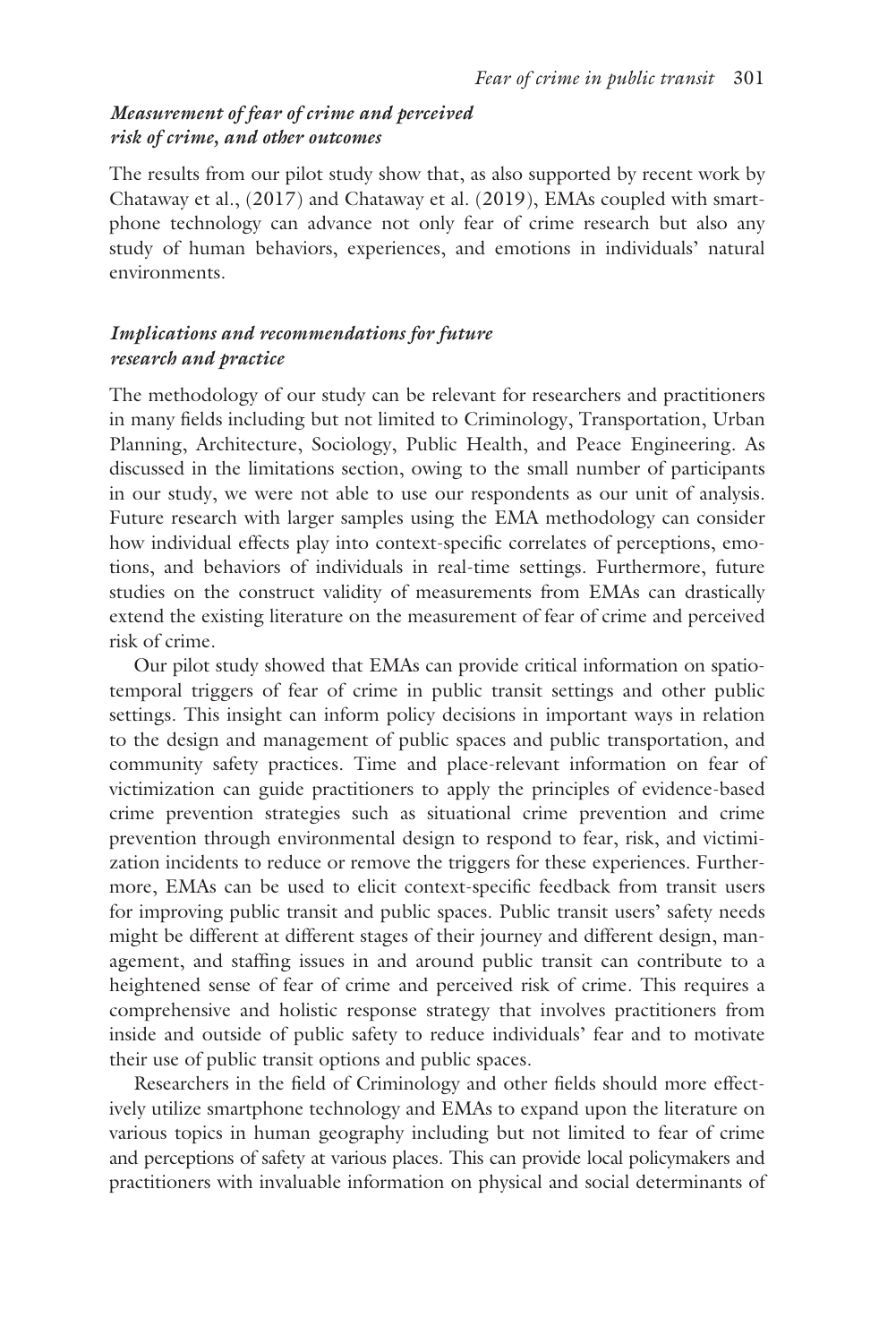individuals' activities in their natural environments and, in turn, help them formulate effective strategies to respond to a variety of issues based on empirically valid data.

#### *Limitations of the study*

Our study had its own limitations and these limitations should inform the future research on fear of crime and EMAs. First, we completed the pilot testing of our methodology with a convenience sample of six respondents over 4 days. Second, 90 percent of the EMAs in our pilot study were reported during the daytime hours. Third, at the beginning of our study, we provided training to our pilot participants acknowledging this kind of a training might bias our results. We decided to develop this training during our conferral with our project's Institutional Review Board because this was a first kind of an EMA study to be implemented in our study setting and we wanted to minimize the potential harm to the pilot participants. Our training included: (1) an informed consent protocol; (2) information about how to use the app; (3) the routes of observation around the BRT stops; (4) a short psychological counseling session on the risks that might be associated with participating in the study; (5) a short session on legal requirements of reporting crime while participating in the study; (6) a practice session to collect data with the app; and (7) a custom pamphlet including information on whom to contact if respondents run into issues during data collection including the contact information of project staff, the project's legal and psychological counsellors, and support services available through local NGOs.

We suggest the following remedies to address our study limitations for future research. First, during a larger scale project, having a larger study sample that is representative of the study population can allow researchers to (1) use respondents as the units of analysis to correlate individuals' characteristics/past experiences with real-time fear and (2) to increase the external validity of their study findings. Second, as observed in our study and as supported by the literature (see Chataway et al. 2017), EMAs can make participants more alert to and more observant of their surroundings. Future and large-scale implementation of EMAs should consider the safety of the individuals involved in data collection and the potential bias that can be introduced by providing safety training to respondents in a study. One way to troubleshoot this kind of a bias can be to accept the data from the first couple of days to a week of a longer data collection effort as a burn in period and to discard such data.

# **15.6 Conclusion**

As explained earlier in detail, our study has its own limitations. Yet, we still believe our study makes significant contributions to the measurement of context-specific fear and perceived risk of crime (and other context-specific experiences) in real time as people go about their lives. We showcased through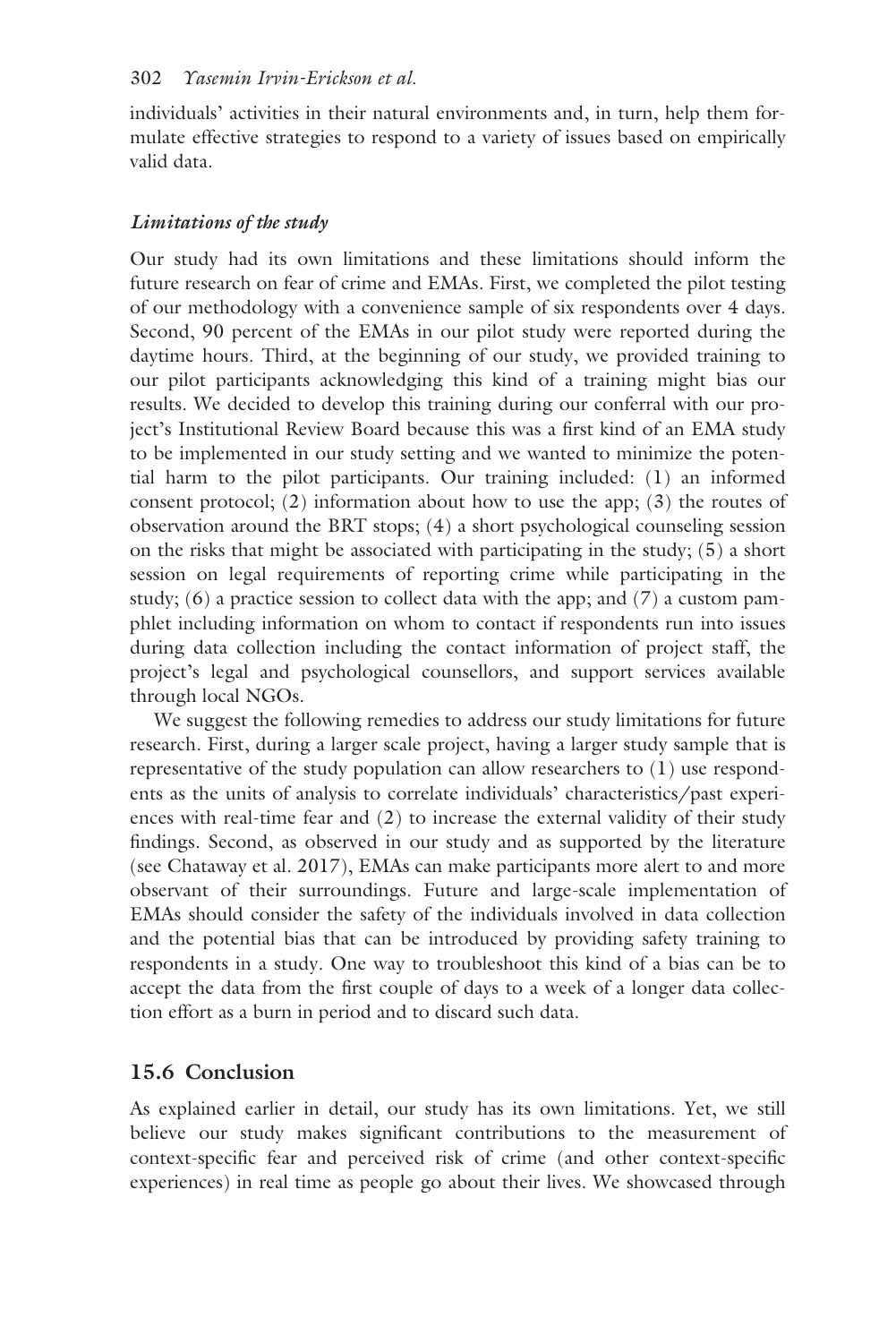our study that asking people about their fear of crime and perceived risk of crime in different stages of their public transit journeys provides a unique opportunity to capture environment-specific correlates of fear and perceived risk including individuals' perceptions of incivility, experience of crowdedness, and time effects. Although our study focuses on a specific application of EMAs to capture fear of crime and perceived risk of victimization, this pilot study demonstrates that smart device technology coupled with EMAs can be a promising data collection tool to capture better measures of behaviors, experiences, and emotions in individuals' natural environments. Understanding the contextspecific correlates of behaviors, experiences, and emotions can provide practitioners in the field of criminology and other fields with additional insight for more effective strategies to respond to triggers of fear.

#### **15.7 Acknowledgments**

We acknowledge the support of the International Development Research Centre (IDRC), the Hewlett Foundation, the Department for International Development (DFID), the WorldBank Group (WBG) and the Sexual Violence Research Initiative (SVRI) for the work that underlies this paper. We would like also to thank Dr. Mangai Natarajan, Arslan Ihsan, Assad Sarwar, Fatima Abbas, Alexandra Ricks, and Emily Reimal for their continuous support with our research activities and the editors of this book and anonymous peer-reviewers for their valuable feedback.

#### **References**

- Badiora, A. I., Ojewale, O. S., & Okunola, O. H. (2015). Perceived risk and fear of crime in public transport nodes: the experience from Nigerian transit environment. *International Journal of Criminal Justice Sciences*, 10, 139–151.
- Burgess, J. (2002). 'But is it worth taking the risk?': how women negotiate access to urban woodland: a case study. In R. Ainley (Ed.), *New Frontiers of Space, Bodies and Gender*. London: Routledge, 133–146.
- Chataway, M. L., Hart, T. C., & Bond, C. (2019). The social-psychological process of fearing crime: developing and testing a new momentary model of victimisation worry. *Australian & New Zealand Journal of Criminology*, 52(4), 462–482.
- Chataway, M. L., Hart, T. C., Coomber, R., & Bond, C. (2017). The geography of crime fear: a pilot study exploring event-based perceptions of risk using mobile technology. *Applied Geography*, 86, 300–307.
- Cozens, P., Neale, R., Whitaker, J., & Hillier, D. (2003). Managing crime and the fear of crime at railway stations––a case study in South Wales (UK). *International Journal of Transport Management*, 1, 121–132.
- Farrall, S. D., Jackson, J., & Gray, E. (2009). *Social Order and the Fear of Crime in Contemporary Times*. Oxford, UK: Oxford University Press.
- Hale, C. (1996). Fear of crime: a review of the literature. *International Review of Victimology*, 4, 79–150.
- Herbert, D., & Davidson, N. (1994). Modifying the built environment: the impact of improved street lighting. *Geoforum*, 25, 339–350.